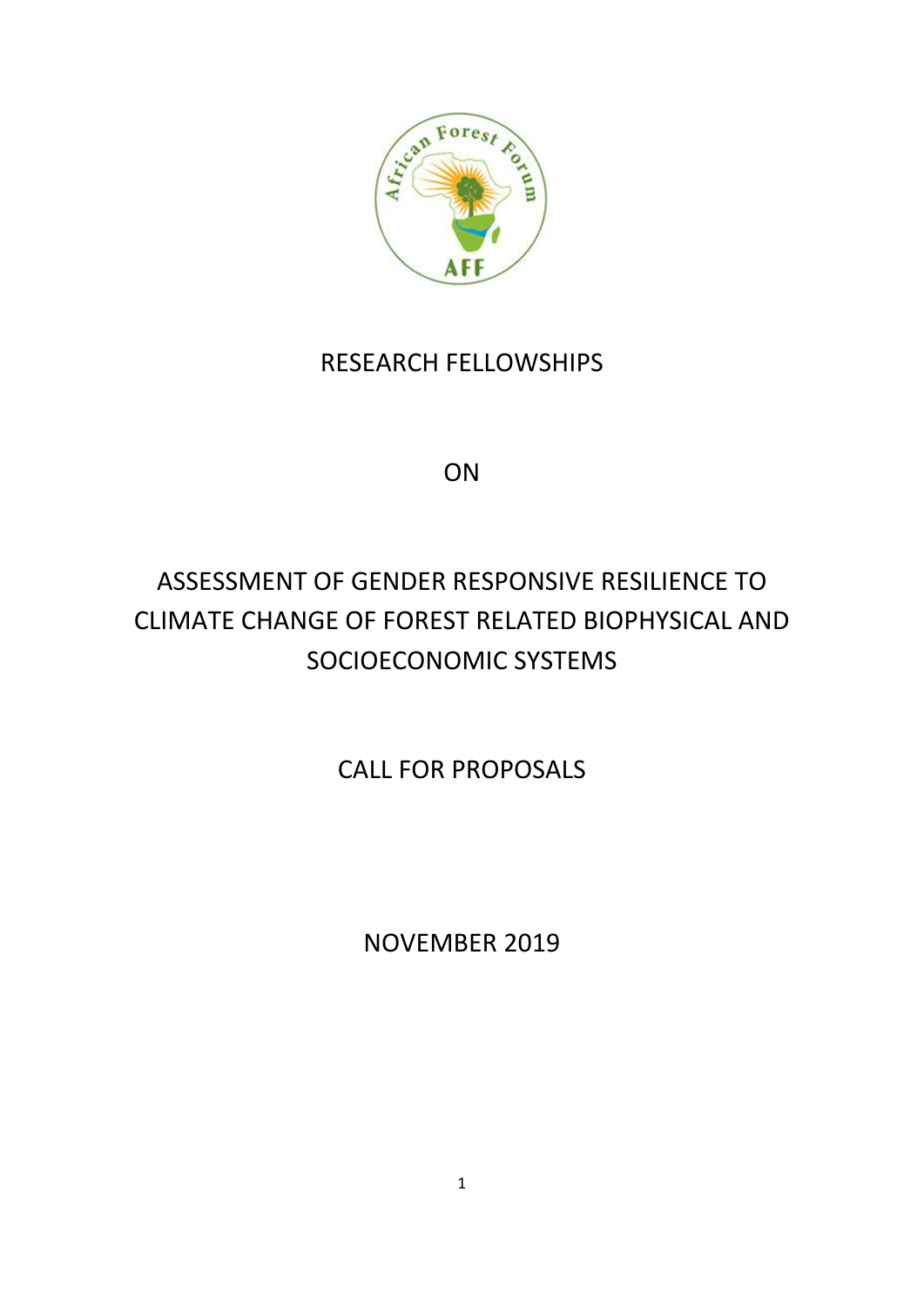#### **1.0 Introduction**

The African Forest Forum (AFF) is a pan-African non-governmental organization with its headquarters in Nairobi, Kenya. It is an association of individuals who share the quest for and commitment to the sustainable management, use and conservation of the forest and tree resources of Africa for the socio-economic wellbeing of its people and for the stability and improvement of its environment. The purpose of AFF is to provide a platform and create an enabling environment for independent and objective analysis, advocacy and advice on relevant policy and technical issues pertaining to achieving sustainable management, use and conservation of Africa's forest and tree resources as part of efforts to reduce poverty, promote gender equality, and economic and social development. Through all its programmes and activities, AFF seeks to promote the empowerment of all marginalized groups, particularly women and youth, whose representation, priorities and needs are seldom addressed in the forestry sector by facilitating specific activities that would enhance their equal participation and representation.

AFF has secured funding from the Swedish International Development Agency (Sida) to implement the project entitled "*Strengthening management and use of forest ecosystems for sustainable development in Africa*". The overall goal of the project is "to generate and share knowledge and information through partnerships in ways that provide inputs into policy and decision-making options and capacity building, for improved forest management that better address poverty eradication and environmental protection in Africa". One of the key project objectives is to improve knowledge and capacities of African stakeholders so as to facilitate their response to adverse effects of climate change through better management and use of forest ecosystems and trees outside forests.

#### **2.0 Background**

Climate change and variability positively or negatively affects all types of forests, treeresources on farms and ecosystem services that directly and indirectly contribute to the social wellbeing of people and stability of their environment. Some of the negative effects of climate change on biophysical systems (like rain forests, mountain forests, mangroves, woodlands and savannas, and parklands of the Sahel) include frequent bush and forest fires that directly affect the forest composition, net primary production (NPP), migration of wildlife animals and other species of the forest ecosystem; and increased shifts and emergence of new pests and diseases affecting plants. The negative effects of climate change on socio-economic systems are attributed to shifts in rainfall patterns and temperature changes that can result into increased water scarcity and severe prolonged droughts that in turn directly affect agricultural production, food and nutritional security as well as markets and trade potential of forest dependent population. Overall, there is overwhelming evidence that Africa is most vulnerable continent to the adverse impacts of climate change and variability largely due to weak adaptative capacity. In this regard, climate change and variability continue to create serious challenges to the sustainability of biophysical and social-economic systems. The continued erosion of such systems is slowing down socio-economic development and jeopardizing the environmental stability of most of the African countries, especially in their efforts to achieve the Sustainable Development Goals and Africa Agenda 2063, among other national and regional development aspirations.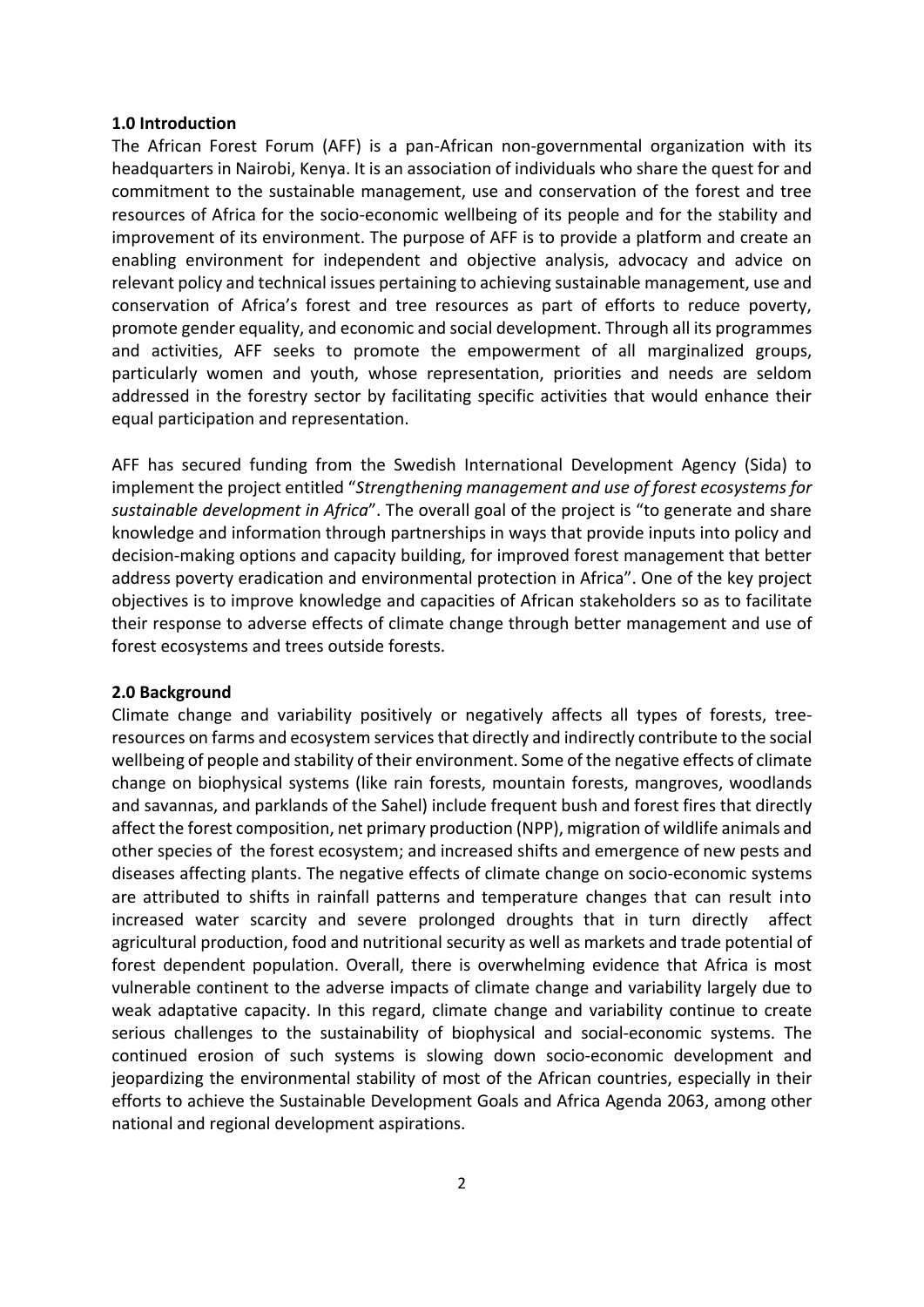It is also evident that among the African people, women, youth and marginalized groups who depend on fragile critical ecosystems for their livelihood are the most affected by the impacts of climate change and variability. This makes mandatory gender and other marginalized groups consideration critical in planning for as well as assessing responsiveness of the African countries to the impacts of climate change. African governments through their commitments to Nationally Determined Contributions (NDCs) that are in line with Paris Agreement (PA) and other regional and national processes, have pledged to increase their focus on building resilience of biophysical and socio-economic systems as one of the means to strengthen adaptation capacity of people and plants to the adverse impacts of climate change. Some of the undergoing work on the African continent in this regard include restoration of degraded lands, reforestation and afforestation in different forest types and farmlands, promotion of non-timber forest products value chains, awareness creation, various types of trainings and skills development, among others. Much as these efforts have potential for ameliorating the impacts of climate change and variability and building coping mechanisms, they have to be gender-sensitive with a clear focus on women, youth and marginalized groups.

#### **3.0 Rationale**

The African Forest Forum is providing research fellowships for post graduate research that will address these issues, as well as contribute to capacity development and professional expertise in forestry among young professionals in Africa. The research will therefore advance our understanding of these issues and also inform forest and related policies and practices in Africa.

The research fellowships will provide grants to support a maximum of 6 postgraduate students to undertake in-depth studies in selected countries covering various forest types (including rain forests, mountain forests, mangroves, woodlands and savannas, and parklands of the Sahel). The generated information is expected to support development and/or strengthening sound gender sensitive adaptation policies and measures that could improve the resilience of the biophysical and social-economic systems to changing climate.

#### **4.0 The Call**

Fellowships will be awarded to undertake in-depth studies using appropriate methodology to assess, in selected countries, measures on how to increase the resilience of biophysical and social-economic systems, taking into account relevant gender and marginalized groups interests. The research tasks will be developed within the following context:

- 1. Gender-sensitive resilience and adaptation measures and/or strategies to adverse effects of climate change and variability on forests, trees outside forests and people who depend on them. The following are some key research questions to consider in this regard:
	- a. What kind of livelihoods, disaggregated by gender and marginalized groups, are obtained from different biophysical and socio-economic systems in the selected study sites?
	- b. How vulnerable are the sources (forests and trees outside forests) that supply the identified livelihood support identified in (a) to climate change and climate variability?
	- c. What are gender-sensitive resilience and adaptation measures and/or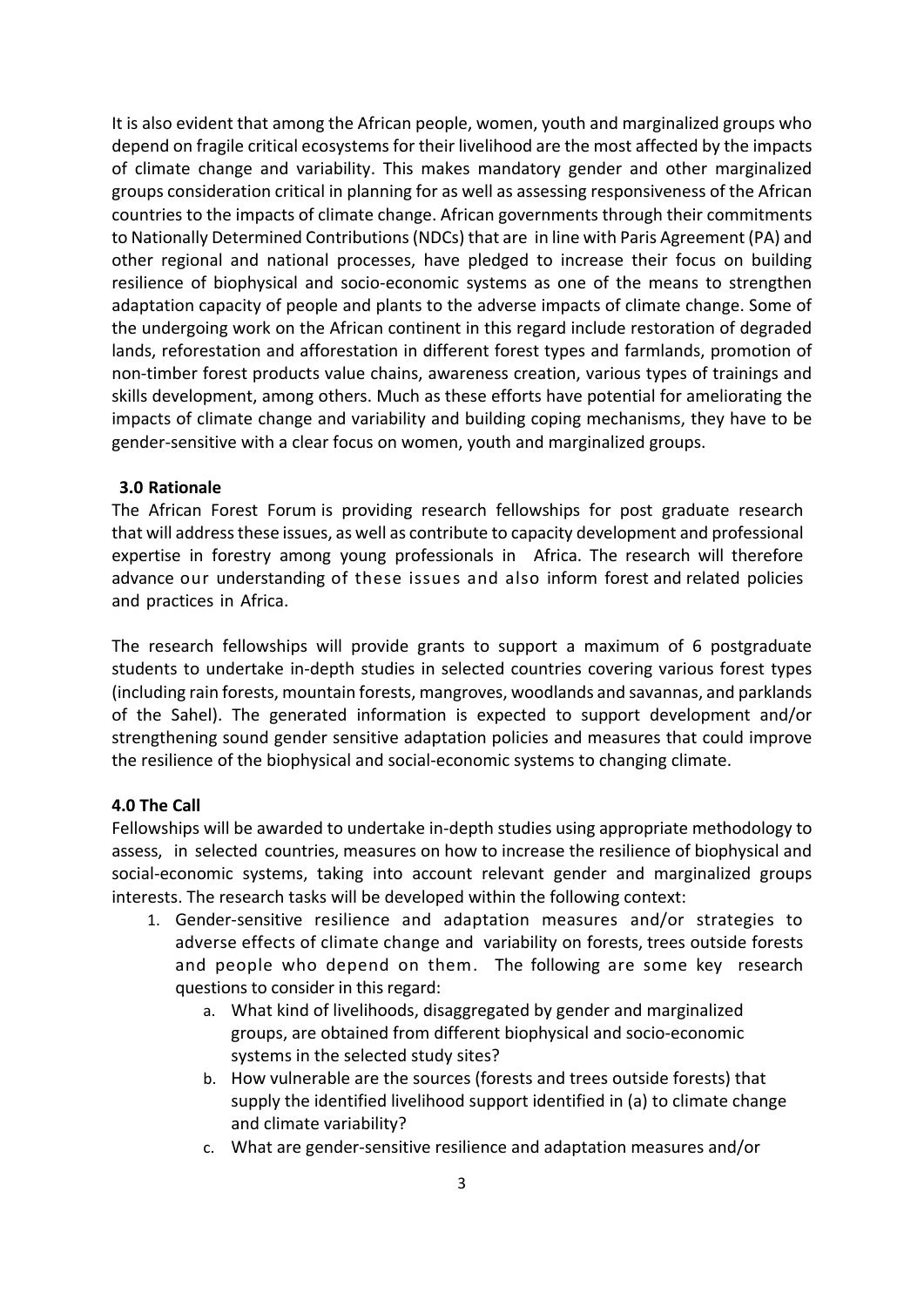strategies employed and/or could be employed to address the adverse effects of climate change on the forest and tree resources that women, youth and marginalized groups depend on in the selected study sites?

- d. What conditions enable or constrain the enhancement of adaptive capacity of women, men, youth and other marginalized groups who depend on forests and trees outside forests in the selected study sites?
- 2. Developing and/or strengthening existing capacity for implementing gendersensitive resilience measures in selected biophysical and socio-economic systems. Key research questions could include the following:
	- a. What are the capacity needs in the study sites, disaggregated by gender, for co-designing, planning and implementation of measures and/or strategies to increase adaptation and resilience of women, youth and marginalized groups, to adverse effects of climate change on the forest and tree resources they depend on?
	- b. What is the level of engagement and institutional arrangement of different partners in the selected country, and more specifically in the study sites, in implementing relevant adaptation and resilience measures?
	- c. What are the benefits (to who?) and challenges associated with the engagement of identified partners in the implementation of the measures and/or strategies?
	- d. What are the promising forest-based resilience and adaptation measures for each gender groups in selected biophysical and socio-economic systems?
- 3. What are the promising institutional frameworks to support effective implementation of gender-sensitive resilience and adaptation measures to adverse effects of climate change and variability that are also relevant to other marginalized groups.

Research fellowships will be provided to a total of 6 postgraduate students (4 PhD and 2 MSc), at least one for each forest type and from 6 countries who are based in African institutions as well as those working in relevant forestry-based research institutions to support their doctoral or master's studies at an African university.

# **5. Eligibility**

Applicants must meet the general and the specific eligibility criteria outlined below.

# **5.1 General eligibility criteria**

- a) Applicant must be a citizen of an African nation.
- b) Proposed fellowship project and activities must be clearly related to, and likely to advance people and forest adaptation to climate change in Africa within the thematic focus area selected.
- c) All application materials must be complete and received by the AFF Secretariat on or before the application deadline.
- d) All applicants must be supervised by a faculty member with expertise in the thematic focus of the fellowship.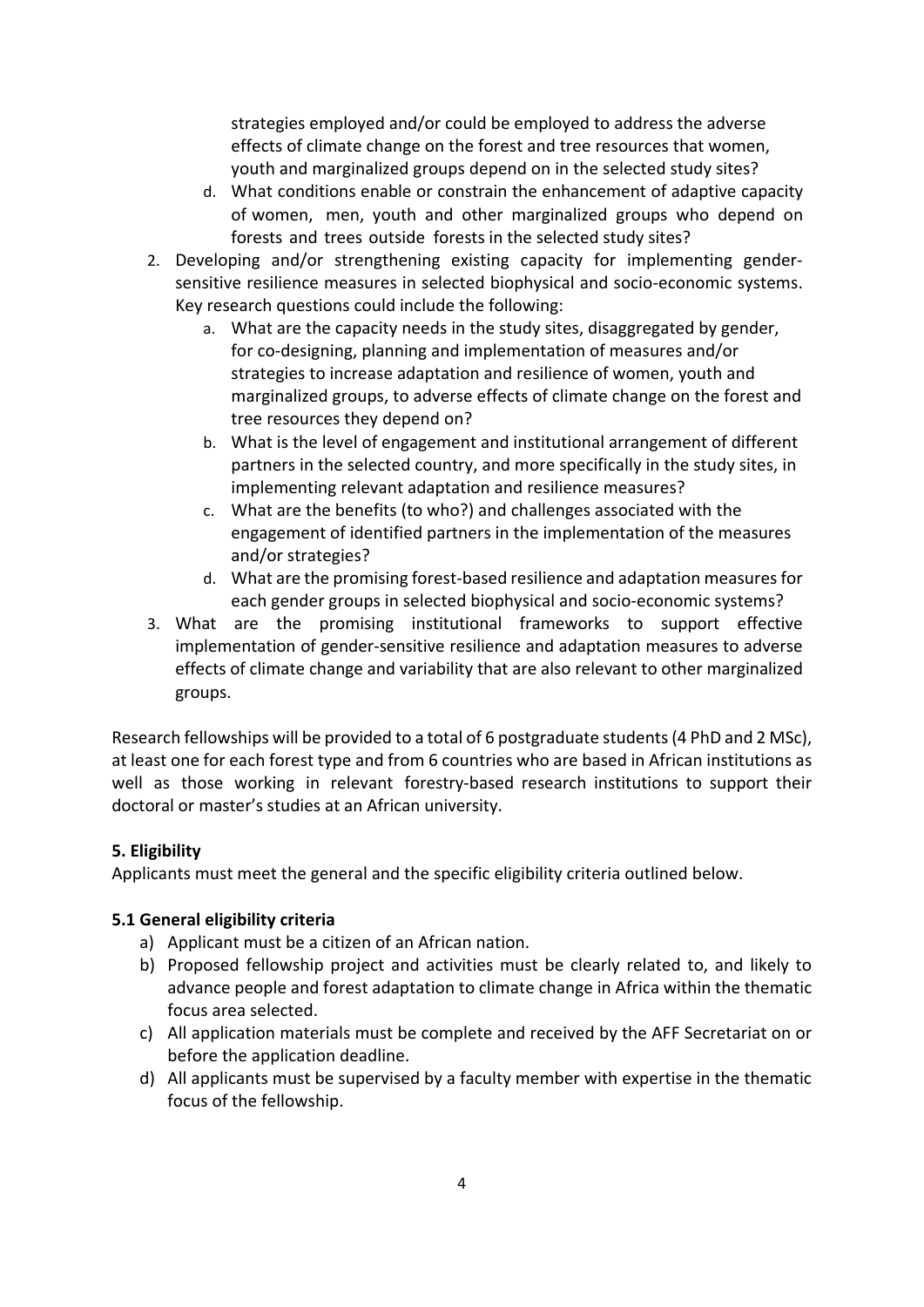# **5.2 Specific eligibility criteria**

# Prospective research fellows must:

- a) Have a master's degree for PhD studies or bachelor's degree for MSc studies, plus 2 or more years of professional experience related to forest management, climate change or environmental policy and planning.
- b) Be enrolled in a university as a graduate student and must have completed course work in a relevant field at the time of application.

# The application package:

- a) An institutional support form or letter that confirms the applicant's university/college formal endorsement of his or her ability to participate in the research fellowship with the name of a potential main research supervisor indicating his/her willingness to supervise and guide the student research from inception to completion.
- b) A research proposal description with clearly defined research questions/objectives, methodology on the research area and targeted tasks that can be completed within the fellowship period and explaining how the supported research activities will contribute in achieving the overall study's outputs as well as how the results will support the resilience and adaptation capacity of different gender groups. results. Evidence must be provided that the proposal has been accepted for that level of study by the university/college.
- c) A budget estimate showing the approximate cost related to each research activity.

## **6.0 Grant Terms**

Research fellows will be matched with an African host institution, where they will reside for at least part of their fellowship experience. Each PhD fellow will receive up to **USD 10,000** for research and **USD 2,000** for professional supervision; and each MSc fellow will receive up to **USD 7,500** for research and **USD 1,000** for professional supervision.

## **7.0 Application assessment and selection research fellows**

All applications that meet the general and specific eligibility criteria will subsequently be evaluated against the following criteria:

- a) Quality of the research proposal with clearly stated objectives and methodology.
- b) Technical merit of the proposed work.
- c) Qualifications and capabilities of the applicant to undertake the proposed research work.
- d) Appropriateness of the proposed budget.
- e) Appropriateness of proposed host institution and supervisor's expertise.

## **8.0 How to apply**

## **8.1 Applications must be submitted as follows:**

a) Complete the AFF Fellowship application form "Assessment of gender responsive resilience to climate Change of biophysical and socio-economic systems with